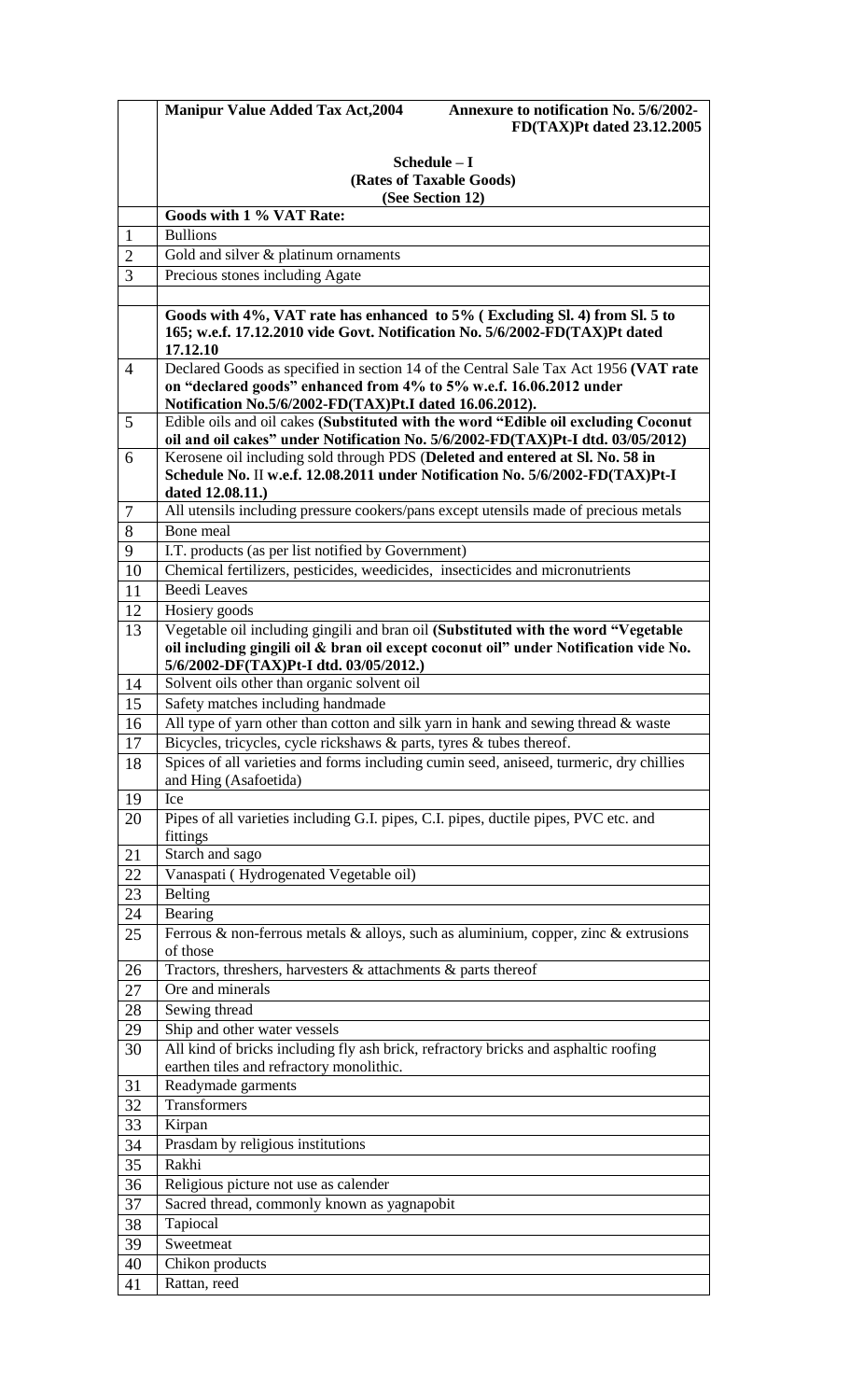| 42       | Coconut fibre                                                                                                                                             |
|----------|-----------------------------------------------------------------------------------------------------------------------------------------------------------|
| 43       | Clay lamps                                                                                                                                                |
| 44       | Coconut in shell & separated kernel of coconut other than kopra                                                                                           |
| 45       | Muddas made of sarkanda, phool bahari jhadoo                                                                                                              |
| 46       | Animal shoe nails                                                                                                                                         |
| 47       | Husk including groundnut husk                                                                                                                             |
| 48       | Kutto atta                                                                                                                                                |
| 49       | Appalam vadam and vathalP                                                                                                                                 |
| 50       | Unprocessed green leaves tea                                                                                                                              |
| 51       | <b>Kites</b>                                                                                                                                              |
| 52       | Takhti                                                                                                                                                    |
| 53       | Sattu                                                                                                                                                     |
| 54       | <b>Beehive</b>                                                                                                                                            |
| 55       | Gamosha                                                                                                                                                   |
| 56       | Bukhari                                                                                                                                                   |
| 57       | Loi                                                                                                                                                       |
| 58       | Pattu                                                                                                                                                     |
| 59       | Gabba                                                                                                                                                     |
| 60       | Kangri                                                                                                                                                    |
| 61       | Quandakari                                                                                                                                                |
| 62       | Atukulu                                                                                                                                                   |
| 63       | Sabai grass and rope                                                                                                                                      |
| 64       | Sirali, bageshi, barro, date leaves, basket handmade sooma & germa, made only of                                                                          |
|          | bamboo                                                                                                                                                    |
| 65       | Mat sticks & reed obtainable from Cyperus Khathi, mutha or Cyperus Malaccensis                                                                            |
| 66       | Poha, Murmura and lai                                                                                                                                     |
| 67       | Panchamritam, namakatti, vibhuti                                                                                                                          |
| 68       | Mekhla Chaddar                                                                                                                                            |
| 69       | Misri, batasha, as part of Prasad                                                                                                                         |
| 70       | Singhada                                                                                                                                                  |
| 71       | Willow wicker                                                                                                                                             |
| 72<br>73 | Agricultural implements not operated manually or not driven by animal<br>All equipments for communications such as private branch exchange (PBX) & Elect. |
|          | Private Automatic Branch Exch. (EPABX) etc.                                                                                                               |
| 74       | All intangible goods like copyright, patent, rep. license etc.                                                                                            |
| 75       | Arecanut powder and betel nut                                                                                                                             |
| 76       | <b>Bamboo</b>                                                                                                                                             |
| 77       | Bed sheet, pillow cover & other made ups                                                                                                                  |
| 78       | Bio-mass briquettes                                                                                                                                       |
| 79       | Bio-fertilizers & Micro- nutrients also plant growth promoters & regulators, herbicides,                                                                  |
|          | rodenticides etc.                                                                                                                                         |
| 80       | <b>Bitumen</b>                                                                                                                                            |
| 81       | Bucket made of iron & steel, aluminium, plastic or other materials (except precious                                                                       |
|          | materials)<br>Drugs & Medicines including vaccines, syringes & dressings, medicated ointment                                                              |
| 82       | produced under drugs license, light liquid paraffin of IP grade.                                                                                          |
| 83       | Candles                                                                                                                                                   |
| 84       | Capital goods (as notified by State Govts.)                                                                                                               |
| 85       | All metal castings                                                                                                                                        |
| 86       | Centrifugal & monobolic & submersible pump set for water handling $\&$ parts thereof                                                                      |
| 87       | Clay including fine clay, fine china clay and ball clay                                                                                                   |
| 88       | Coffee beans & seeds, cocoa pod & beans. Green tea leaf & chicory                                                                                         |
| 89       | Coir & Coir products excluding coir mattresses                                                                                                            |
| 90       | Cotton & cotton waste                                                                                                                                     |
| 91       | Cottage cheese                                                                                                                                            |
| 92       | Coal tar                                                                                                                                                  |
| 93       | Computer stationery                                                                                                                                       |
| 94       | Combs                                                                                                                                                     |
| 95       | Crucibles                                                                                                                                                 |
| 96       | Cups and glasses of paper & plastics                                                                                                                      |
| 97       | Exercise book, graph book & laboratory note book                                                                                                          |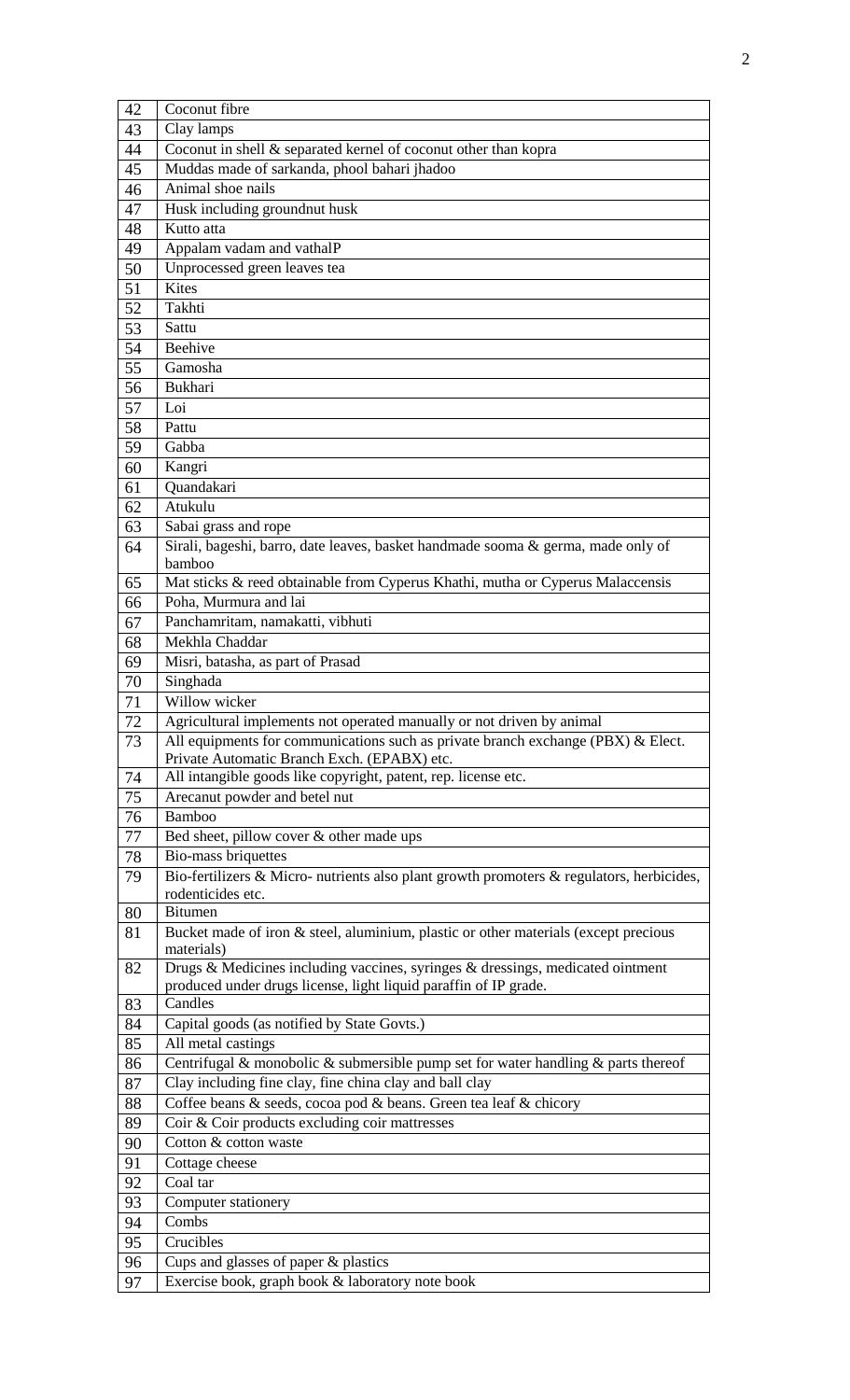| 98  | Feeding bottles & nipples                                                                       |  |  |
|-----|-------------------------------------------------------------------------------------------------|--|--|
| 99  | Fibres of all types and fibre waste                                                             |  |  |
| 100 | Flour, Atta, Maida, Suji, besan, etc. (w.e.f 1 <sup>st</sup> Apr 2006)                          |  |  |
| 101 | Fly Ash                                                                                         |  |  |
| 102 | Fried and roasted gram                                                                          |  |  |
| 103 | Gur, jaggery & edible variety of rub gur . (w.e.f 1 <sup>st</sup> Apr 2006)                     |  |  |
| 104 | Hand pumps & spare parts                                                                        |  |  |
| 105 | Herb, bark, dry plant, dry root, commonly known as jari booti and dry flower                    |  |  |
| 106 | Hose pipes & fittings thereof                                                                   |  |  |
| 107 | Honey                                                                                           |  |  |
| 108 | Husk and bran of cereals                                                                        |  |  |
| 109 | Incence sticks commonly known as agarbati, dhupkathi or dhupbati                                |  |  |
| 110 | Industrial cables (High voltage cables, XLPE Cables, jelly filled cables, optical fibres)       |  |  |
| 111 |                                                                                                 |  |  |
| 112 | Insulators                                                                                      |  |  |
|     | Kattha                                                                                          |  |  |
| 113 | Kerosene lamp/latern, petromax, glass chimney                                                   |  |  |
| 114 | Khoya/khoa                                                                                      |  |  |
| 115 | Leaf plates and cups                                                                            |  |  |
| 116 | List of industrial inputs and packing materials (as notified by state Govts.)                   |  |  |
| 117 | Wooden crates                                                                                   |  |  |
| 118 | <b>Newars</b>                                                                                   |  |  |
| 119 | Napa Slabs (Rough flooring stones) & Shahabad stones.                                           |  |  |
| 120 | Nuts, bolts, screws and fasteners.                                                              |  |  |
| 121 | Non mechanized boats used by fisherman.                                                         |  |  |
| 122 | Paddy, rice, wheat and pulses (w.e.f 1 <sup>st</sup> April 2006)                                |  |  |
| 123 | Paper of all varieties, paper board and newsprint                                               |  |  |
| 124 | Moulded Plastic footwear, hawai chappals and straps thereof.                                    |  |  |
| 125 | Plastic granules, plastic powder, master batches and scrap                                      |  |  |
| 126 | Printed materials including diary, calendar etc.                                                |  |  |
| 127 | Printing ink excluding toner and cartridges.                                                    |  |  |
| 128 | Porridge                                                                                        |  |  |
|     | 129 Pulp of bamboo, wood and paper                                                              |  |  |
| 130 | Rail coaches, engines & wagon and part thereof                                                  |  |  |
| 131 | Renewable energy devices & spare parts                                                          |  |  |
| 132 | Rice bran                                                                                       |  |  |
| 133 | River sand and grit.                                                                            |  |  |
| 134 | Oilseeds                                                                                        |  |  |
| 135 | Sewing machine, its parts & accessories.                                                        |  |  |
| 136 | Silk fabrics excluding handloom silks unless covered by AED.                                    |  |  |
| 137 | Skimmed milk powder and UHT milk                                                                |  |  |
| 138 | Spectacles, part & components thereof, contact lens & lens cleaner.                             |  |  |
| 139 | Sports goods, excluding apparels and footwear                                                   |  |  |
| 140 | Khandasari                                                                                      |  |  |
| 141 | Tamarind seed and powder.                                                                       |  |  |
| 142 | Tea                                                                                             |  |  |
| 143 | Toys excluding electronic toy.                                                                  |  |  |
| 144 | <b>Transmission towers</b>                                                                      |  |  |
| 145 | Used cars                                                                                       |  |  |
|     | Umbrella, garden umbrella and parts thereof.                                                    |  |  |
| 146 |                                                                                                 |  |  |
| 147 | Writing instruments, geometry boxes, colour boxes, crayons & pencil sharpeners.<br>Writing ink. |  |  |
| 148 |                                                                                                 |  |  |
| 149 | Works contract which are in the nature of printing works will carry the same tax rate of        |  |  |
| 150 | 4% as for printed materials.<br>Wet dates                                                       |  |  |
| 151 | Embroidery or zari articles, that is to say, - imi, zari, kasab, saima, dabka, chumki, gota     |  |  |
|     | sitara, naqsi, kora, glass bead, badla                                                          |  |  |
| 152 | <b>Tools</b>                                                                                    |  |  |
| 153 | Lignite                                                                                         |  |  |
| 154 | Lime, Lime stone, clinker & dolomite.                                                           |  |  |
| 155 | Linear alkyl benezene, L.A.B. Sulphonic Acid, Alfa Olefin Sulphonate.                           |  |  |
|     |                                                                                                 |  |  |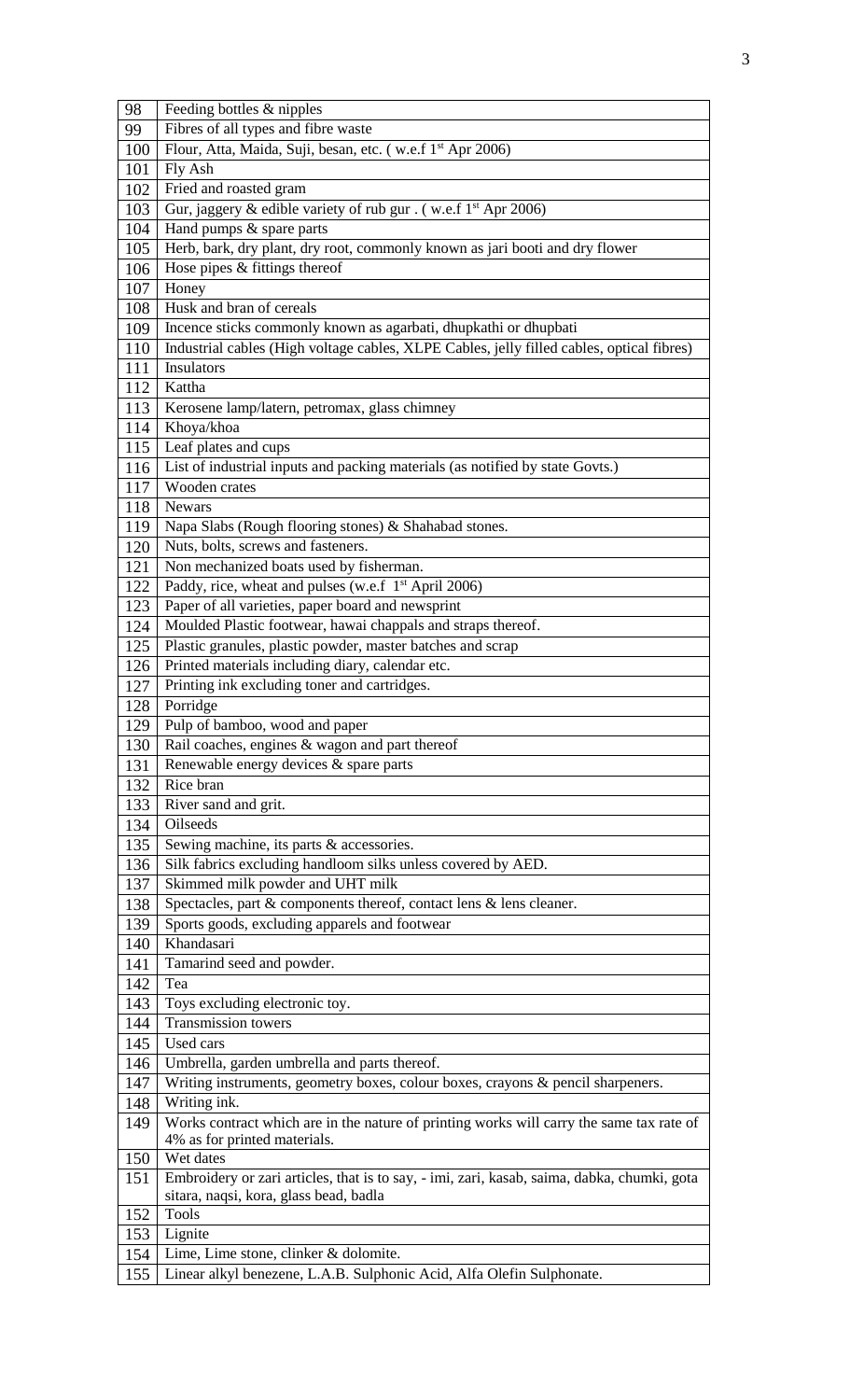| 156            | Havan samagri including dhoop, agarbati, sambrani or lobhana                                                                                                                       |  |  |
|----------------|------------------------------------------------------------------------------------------------------------------------------------------------------------------------------------|--|--|
| 157            | <b>Stainless Steel sheets</b>                                                                                                                                                      |  |  |
| 158            |                                                                                                                                                                                    |  |  |
|                | Knitting wool                                                                                                                                                                      |  |  |
| 159            | Processed meat, poultry & fish                                                                                                                                                     |  |  |
| 160            | Processed or preserved vegetables & fruits etc including fruit jams, jelly, pickle, fruit<br>squash, paste, fruit drink & fruit juice (whether in sealed containers or otherwise). |  |  |
| 161            | Article made of rolled gold and imitation gold.                                                                                                                                    |  |  |
| 162            |                                                                                                                                                                                    |  |  |
| 163            | Hand made soap<br>Electrodes                                                                                                                                                       |  |  |
| 164            | Textile madeups                                                                                                                                                                    |  |  |
|                | Items sold through canteens of CSD & State Armed Units                                                                                                                             |  |  |
| 165            |                                                                                                                                                                                    |  |  |
|                |                                                                                                                                                                                    |  |  |
| 166            | Goods with 12.5 % VAT Rate:                                                                                                                                                        |  |  |
|                | All other goods not specified elsewhere are taxable $@ 12.5\%$ (enhanced to 13.5%<br>vide Notification No. 5/6/2002-FD(TAX)Pt- dated 17.12.2010)                                   |  |  |
|                |                                                                                                                                                                                    |  |  |
|                | Goods with 20 % VAT Rate:                                                                                                                                                          |  |  |
| 167            | Motor spirit (including aviation turbine fuel, aviation spirit and aviation gasoline).                                                                                             |  |  |
| 168            | Liquor.                                                                                                                                                                            |  |  |
| 169            | Petrol                                                                                                                                                                             |  |  |
| 170            | <b>Lottery Tickets</b>                                                                                                                                                             |  |  |
|                |                                                                                                                                                                                    |  |  |
|                |                                                                                                                                                                                    |  |  |
|                |                                                                                                                                                                                    |  |  |
|                |                                                                                                                                                                                    |  |  |
|                | <b>Schedule II</b>                                                                                                                                                                 |  |  |
|                | Goods with 0% or exempted VAT Rate:                                                                                                                                                |  |  |
|                | (See Section 13)                                                                                                                                                                   |  |  |
| $\mathbf{1}$   | Food grains including paddy, rice, wheat $\&$ pulses (upto 31 <sup>st</sup> March, 2006)                                                                                           |  |  |
| $\overline{2}$ | Fresh vegetables and fruits                                                                                                                                                        |  |  |
| 3              | Meat, fish, prawn & other aquatic products when not cured or frozen, eggs and                                                                                                      |  |  |
|                | livestock and animal hair.                                                                                                                                                         |  |  |
| 4              | Salt (branded and otherwise)                                                                                                                                                       |  |  |
| $\overline{5}$ | Fresh milk and pasteurized milk.                                                                                                                                                   |  |  |
| 6              | Water other than aerated, mineral, distilled, medicinal, ionic, battery, de-mineralized<br>and water sold in sealed container.                                                     |  |  |
| 7              | Books, periodicals and journals including Braille books , maps, chart & globe.                                                                                                     |  |  |
| 8              | Bread (branded and unbranded).                                                                                                                                                     |  |  |
| 9              | Fresh flowers, fresh plants and saplings                                                                                                                                           |  |  |
| 10             | Handlooms, Charkha, Amber Charkha, Handloom fabrics and Gandhi Topi                                                                                                                |  |  |
| 11             | <b>Betel leaves</b>                                                                                                                                                                |  |  |
| 12             | Condoms and contraceptives                                                                                                                                                         |  |  |
| 13             | Curd, lussi and butter milk & separated milk                                                                                                                                       |  |  |
| 14             | All other seeds other than oilseeds                                                                                                                                                |  |  |
| 15             | Organic manure                                                                                                                                                                     |  |  |
| 16             | <b>Electrical energy</b>                                                                                                                                                           |  |  |
| 17             | All bangles except those made from precious metals                                                                                                                                 |  |  |
| 18             | Kumkum, Bindi, Altar and Sindur                                                                                                                                                    |  |  |
| 19             | Aids and implements used by handicapped persons                                                                                                                                    |  |  |
| 20             | Atta, moida, suji and besan (upto 31 <sup>st</sup> March 2006)                                                                                                                     |  |  |
| 21             | Charcoal                                                                                                                                                                           |  |  |
| 22             | Aquatic feed, poultry feed and cattle feed, including grass, hay & straw, supplement $\&$                                                                                          |  |  |
|                | husk of pulses, concentrates & additives, wheat bran & de-oiled cake.                                                                                                              |  |  |
| 23             | Garlic and ginger                                                                                                                                                                  |  |  |
| 24             | Firewood except Casurina & Eucalyptus timber                                                                                                                                       |  |  |
| 25             | Agricultural implements manually operated $&$ driven by animals                                                                                                                    |  |  |
| 26             | . Silk worm laying, cocoon and Raw silk                                                                                                                                            |  |  |
| 27             | Indigenous handmade musical instruments                                                                                                                                            |  |  |
| 28             | Coarse grains                                                                                                                                                                      |  |  |
| 29             | Cotton & silk yarn in hank                                                                                                                                                         |  |  |
| 30             | Earthen pot                                                                                                                                                                        |  |  |
| 31             | Fishnet & Fishnet fabrics & fish seeds, prawns/shrimp seeds                                                                                                                        |  |  |
|                |                                                                                                                                                                                    |  |  |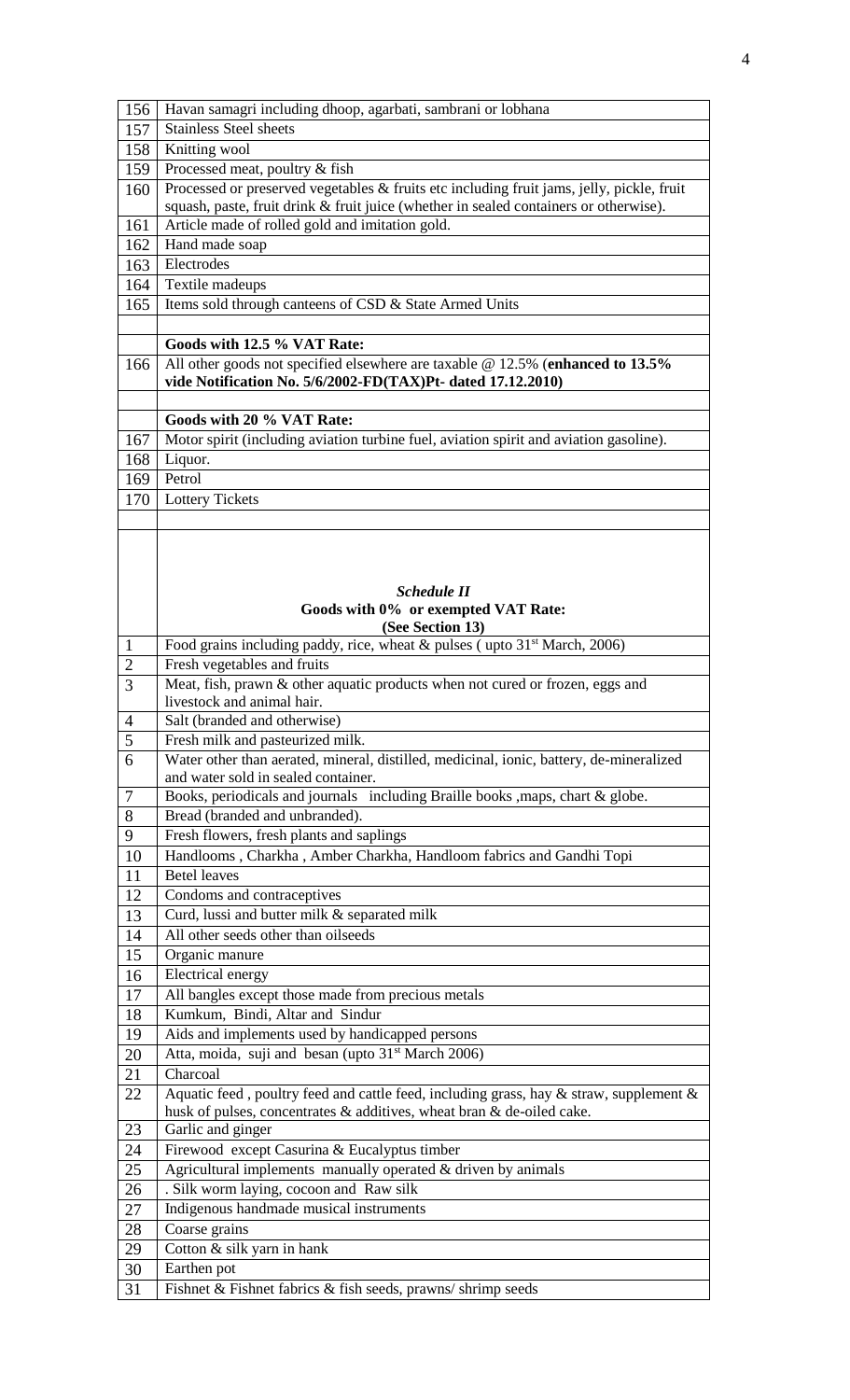| 32  | Human Blood including blood components                                                                                     |  |  |  |
|-----|----------------------------------------------------------------------------------------------------------------------------|--|--|--|
| 33  | Khadi garments/goods $&$ made-ups to be notified by states                                                                 |  |  |  |
| 34  | <b>National Flag</b>                                                                                                       |  |  |  |
| 35  | Pappad                                                                                                                     |  |  |  |
| 36  | Non-judicial stamp paper sold by Govt. Treasuries, postal items like envelope, postcard                                    |  |  |  |
|     | etc. sold by Govt., rupee note & cheques                                                                                   |  |  |  |
| 37  | Raw wool including animal hair                                                                                             |  |  |  |
| 38  | Semen including frozen semen                                                                                               |  |  |  |
| 39  | Slate and slate pencils                                                                                                    |  |  |  |
| 40  | Tender green coconut                                                                                                       |  |  |  |
| 41  | Toddy, Neera and Arak                                                                                                      |  |  |  |
| 42  | Items covered by PDS except kerosene                                                                                       |  |  |  |
| 43  | Goods taken under customs bond for re-export after manufacturing or otherwise                                              |  |  |  |
| 44  | Textiles (AED)                                                                                                             |  |  |  |
| 45  | Tobacco (AED) (Substituted by "Tuibuk, locally made bidis and hidak of                                                     |  |  |  |
|     | Hidakphu (Kookah)" vide notification No. 5/6/2002-FD(TAX)Pt-I dated                                                        |  |  |  |
|     | 06.03.2008) and "Tabacco" is included in Sl. No. 166 of Schedule I (w.e.f                                                  |  |  |  |
|     |                                                                                                                            |  |  |  |
|     | 01.04.2008).                                                                                                               |  |  |  |
| 46  | Sugar (AED)                                                                                                                |  |  |  |
| 47  | Gur and jaggery (upto 31 <sup>st</sup> March 2006)                                                                         |  |  |  |
| 48  | Cart driven by animals(LG)                                                                                                 |  |  |  |
| 49  | Mat locally known as madur, made wholly or principally of cypercus corymlosus                                              |  |  |  |
|     | known as gola mathi, madurkathi or cyperus(LG)                                                                             |  |  |  |
| 50  | Plantain leaves(LG)                                                                                                        |  |  |  |
| 51  | Chalk stick(LG)                                                                                                            |  |  |  |
| 52  | Idols made of clay(LG)                                                                                                     |  |  |  |
| 53  | $\overline{\text{Bamboo matting}}(LG)$                                                                                     |  |  |  |
| 54  | Puffed rice, commonly known as Muri, flattened or beaten rice, commonly known as                                           |  |  |  |
|     | Chira, parched rice, commonly known as khoi(LG)                                                                            |  |  |  |
| 55  | Leaf plates and cups-pressed or stitched(LG)                                                                               |  |  |  |
| 56  | Unbranded broomsticks(LG)                                                                                                  |  |  |  |
| 57  | Handicrafts(LG)                                                                                                            |  |  |  |
| 58. | Kerosene oil including sold through PDS. (w.e.f. 12.08.2011 under Notification No.<br>5/6/2002-FD(TAX)Pt-I dated 12.08.11. |  |  |  |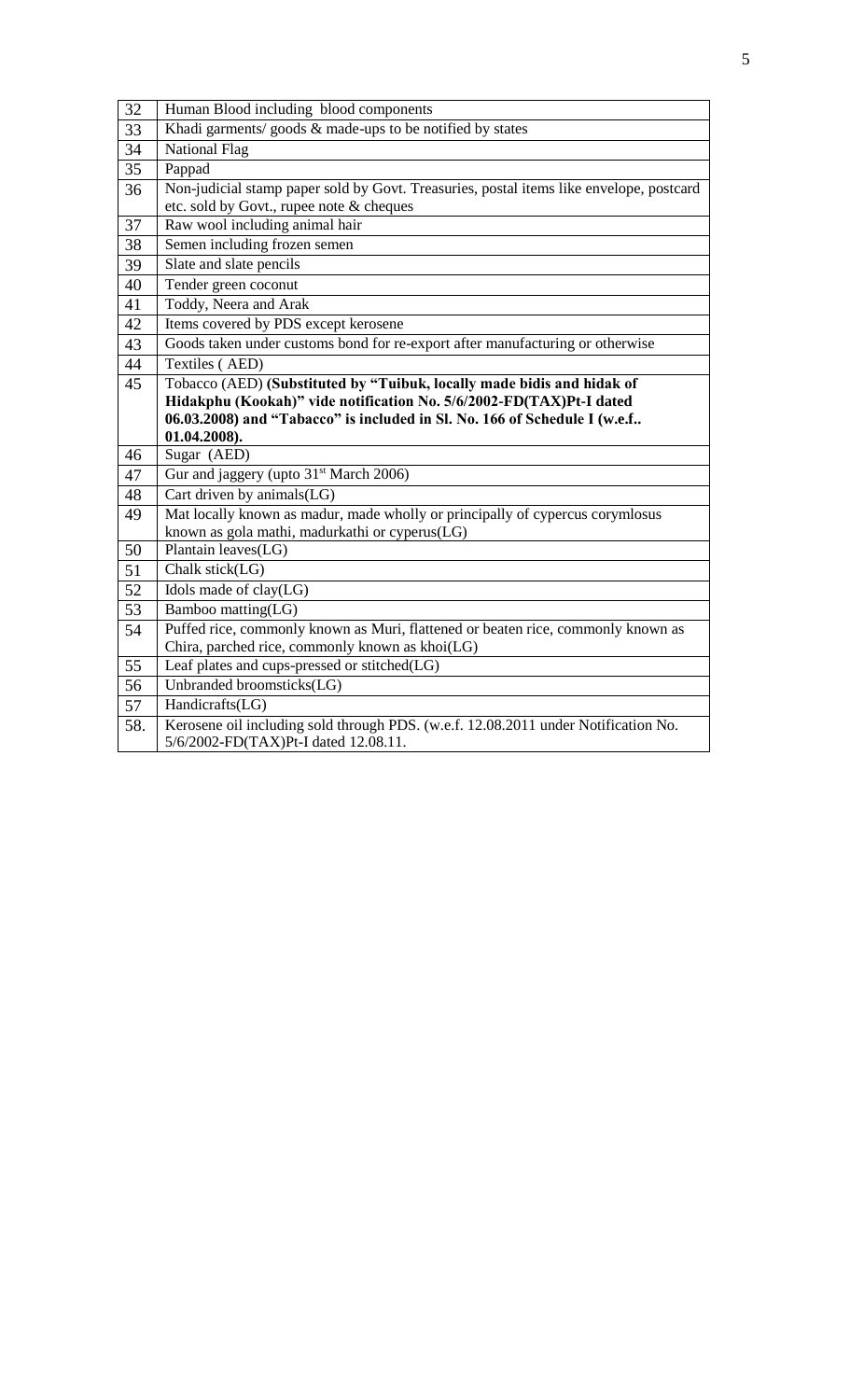| S.No.        | <b>Description of works contract</b>                                                                       | <b>Percentage of</b> | <b>Tax rate</b>         |
|--------------|------------------------------------------------------------------------------------------------------------|----------------------|-------------------------|
|              |                                                                                                            | deduction of         | (percentage)            |
|              |                                                                                                            | labour charge        |                         |
| $\mathbf{1}$ | $\overline{2}$                                                                                             | 3                    | $\overline{\mathbf{4}}$ |
| 1.           | Fabrication<br>installation<br>of<br>and<br>plants<br>and                                                  |                      |                         |
|              | machinery                                                                                                  | 20%                  | 8%                      |
| 2.           | Fabrication and erection of structural works,                                                              |                      |                         |
|              | including fabrication, supply and erection of iron                                                         |                      |                         |
|              | trusses, purlines etc.                                                                                     | 25%                  | 8%                      |
| 3.           | Fabrication and installation of cranes and hoists                                                          | 20%                  | 8%                      |
| 4.           | Fabrication and installation of elevators (lifts)                                                          |                      |                         |
|              | and escalators                                                                                             | 20%                  | 8%                      |
| 5.           | Fabrication and installation of rolling shutters                                                           |                      |                         |
|              | and collapsible gates                                                                                      | 20%                  | 8%                      |
| 6.           | Civil works like construction of building,                                                                 |                      |                         |
|              | bridges, road, rail roads, etc.                                                                            | 30%                  | 8%                      |
| 7.           | Installation of doors, doorframes, windows,                                                                |                      |                         |
|              | window frames and grills.                                                                                  | 30%                  | 8%                      |
| 8.           | Supplying and fixing of tiles, slabs, stones and                                                           |                      |                         |
|              | sheets.                                                                                                    |                      |                         |
|              | i.<br>Supply and fixing of mosaic tiles                                                                    | 35%                  | 8%                      |
|              | ii.<br>Supplying and fixing of marble slab,                                                                |                      |                         |
|              | polished granite stone and tiles (other than                                                               |                      |                         |
|              | mosaic tiles)                                                                                              | 25%                  | 8%                      |
|              | iii.<br>Supply and fixing of slabs, stones and                                                             |                      |                         |
|              | sheets other than those specified at item (i)                                                              |                      |                         |
|              | and (ii) above                                                                                             | 25%                  | 8%                      |
| 9.           | Supplying and installation of air-conditioning                                                             |                      |                         |
|              | equipments including deep-freezers, cold storage                                                           |                      |                         |
|              | plants, humidification plants and dehumidifiers.                                                           | 25%                  | 8%                      |
| 10.          | Supplying and installation of air-conditioner and                                                          |                      |                         |
|              | air-coolers.                                                                                               | 25%                  | 8%                      |
| 11.          | Supplying and fitting of electrical goods, supply                                                          |                      |                         |
|              | and installation of electrical equipment including                                                         |                      |                         |
|              | transformers.                                                                                              | 15%                  | 8%                      |
| 12.          | Supplying and fixing of furniture and fixtures,<br>partitions<br>including<br>contracts<br>for<br>interior |                      |                         |
|              | decoration.                                                                                                | 20%                  | 8%                      |
| 13.          | Construction of railway coaches on undercarriage                                                           |                      |                         |
|              | supplied by railway.                                                                                       | 25%                  | 8%                      |
| 14.          | Ship and boat building including construction of                                                           |                      |                         |
|              | barges, ferries, tugs, trawlers and dredgers                                                               | 25%                  | 8%                      |
| 15.          | Sanitary fitting for plumbing for drainage etc.                                                            | 20%                  | 8%                      |
| 16.          | Painting & Polishing.                                                                                      | 20%                  | 8%                      |
|              |                                                                                                            |                      |                         |

**SCHEDULE FOR EXECUTION OF WORKS CONTRACT PRESCRIBED UNDER RULE 9(2) OF MANIPUR VALUE ADDED TAX RULES, 2005.**